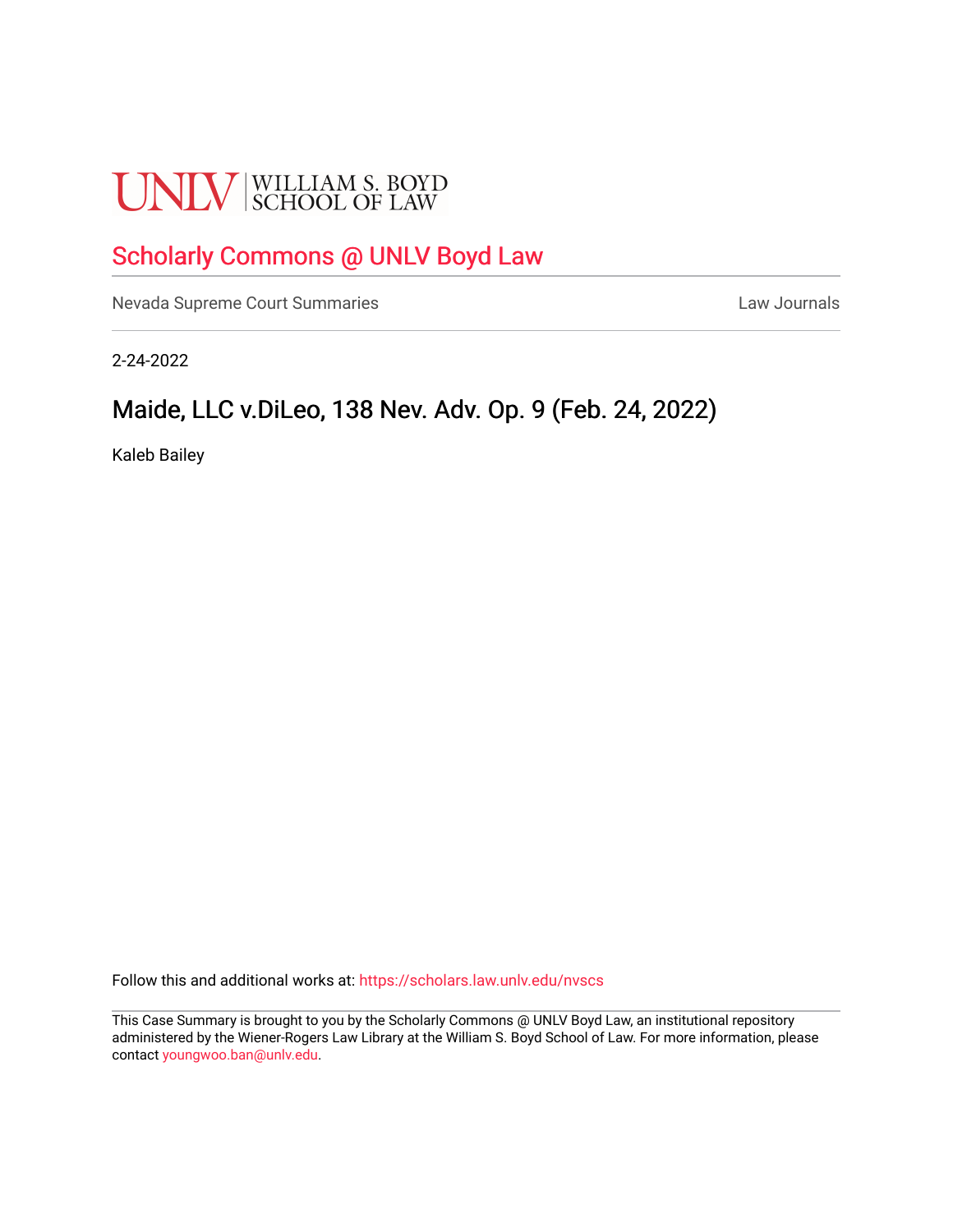## *Maide, LLC v.DiLeo***, 138 Nev. Adv. Op. 9 (Feb. 24, 2022) 1**

#### **The FAA Preempts NRS 597.995 in Cases Involving Interstate Commerce**

#### **SUMMARY:**

NRS 597.995 requires any agreement that contains an arbitration provision to include specific authorization for that provision—or else the provision will be void. The Federal Arbitration Act (FAA), however, preempts NRS 597.995 in contracts involving interstate commerce.

#### **FACTS AND PROCEDURAL HISTORY:**

Maide, LLC ("Maide") owns and operates residential group homes. Thomas DiLeo ("DiLeo") moved to one of Maide's group homes after developing dementia. DiLeo's ex-wife and personal representative signed DiLeo's admission paperwork, which contained a separate onepage addendum that addressed grievances and arbitration. Both the grievances paragraph and arbitration paragraph of the addendum were in large font and the addendum had one signature block at the bottom of the page.

After admission to the group home, DiLeo injured his leg, which eventually developed gangrene. Later, because of the gangrene, DiLeo's leg had to be amputated. Shortly after amputation, he passed away.

DiLeo's family, along with the special administrator for the estate, alleged the gangrene developed because of improper bandaging by Maide staff. Collectively, they brought causes of action for abuse or neglect of an old person, negligence, wrongful death, and a survival action in district court. Maide moved to compel arbitration based on the arbitration provision included in the addendum in the admission paperwork. DiLeo's family, in response, asserted the arbitration provision was void and unenforceable per NRS 597.995 because it did not have a separate signature block or initial line next to it in the addendum.

The district court, after initially siding with Maide, eventually sided with DiLeo's family, upon a rehearing, ruling that the arbitration provision failed for having no specific authorization as required by NRS. 597.995. Maide appealed to this court.

#### **DISCUSSION:**

NRS 597.995(1) requires that agreements including an arbitration provision "include specific authorization for the provision which indicates that the person has affirmatively agreed to the provision." Failure to include a form of specific authorization for an arbitration provision voids the provision per NRS 597.995(2).

In the district court and on appeal, the parties focused their arguments on whether the addendum's arbitration provision complied with NRS 597.995. While the case was proceeding in the district court, however, this court, in a recent case,<sup>2</sup> determined that the FAA (9 U.S.C.  $\S$  1 et

<sup>&</sup>lt;sup>1</sup> By Kaleb Bailey.

<sup>2</sup> MMAWC, LLC v. Zion Wood Obi Wan Tr., 135 Nev. 275, 277, 448 P.3d 568, 570 (2019).